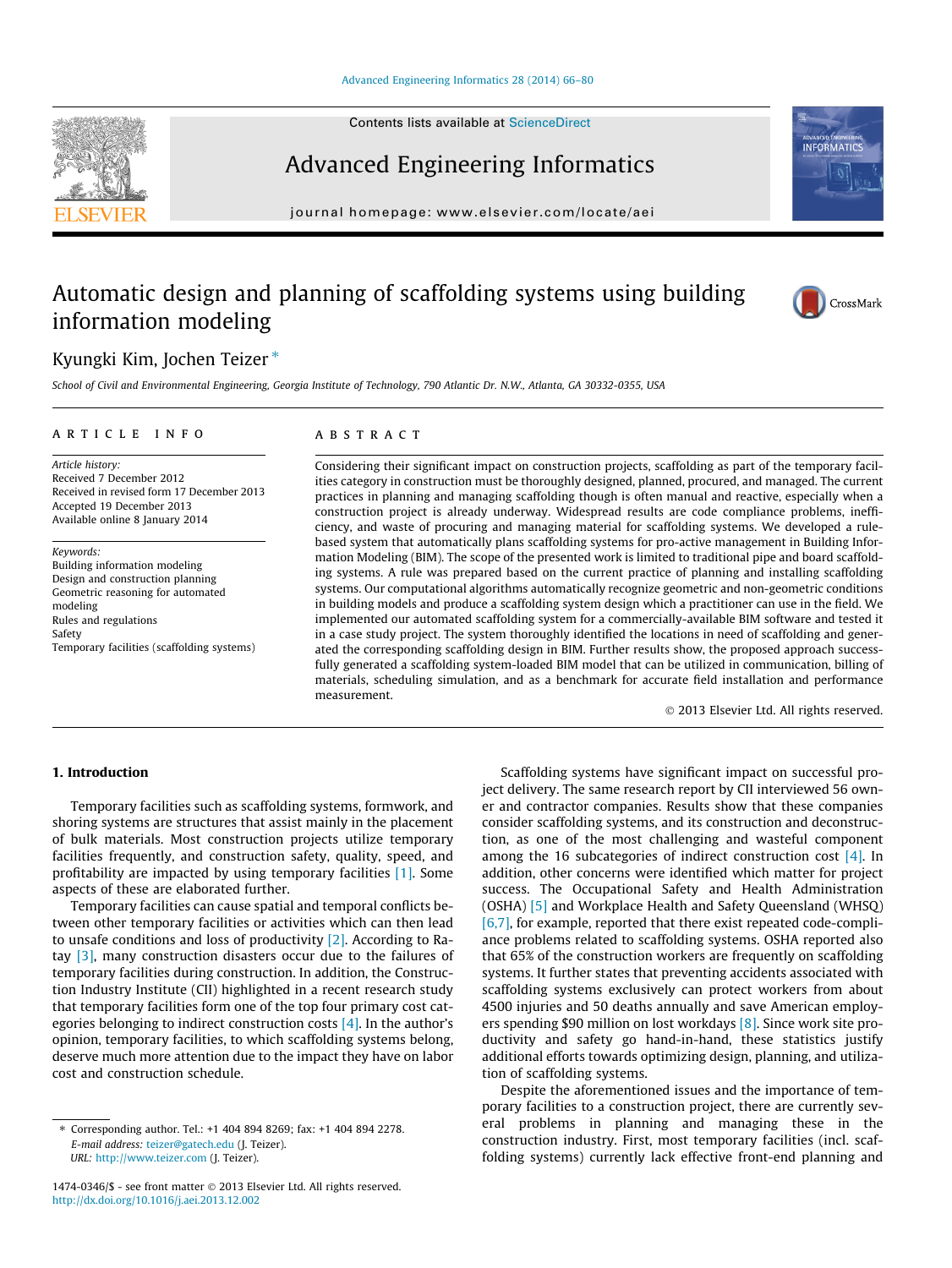management. Architectural and bid drawings typically do not incorporate temporary facilities except for exceptionally complex temporary facilities such as cofferdams [\[9,10\].](#page--1-0) Although some construction plans include important temporary facilities late in the construction planning process, they are often installed at construction sites when needed but without sufficient planning effort. Furthermore, due to the lack of time and understanding, calculations and drawings of scaffolding systems submitted by temporary facility vendors are most often reviewed only to assess their impact on the permanent part of the building [\[9\]](#page--1-0).

Along with the lack of front-end planning and management, current industry practices suffer from heavy reliance on the knowledge and experiences of individual engineers. Even though software programs exist that are specialized in designing temporary facilities (e.g., formwork and scaffolding), the functions of these commercially-available software programs are often limited to rapid generation of temporary facility designs. Only human cognition, based on visual analysis of the building designs or the construction sites, provides the basis for detecting locations where temporary facilities are required. It is today's human decision makers that determine the proper types of temporary facilities and they typically generate the corresponding detailed designs.

Due to the complex nature of construction projects and potentially imperfect human judgment, there are opportunities to reduce or eliminate potentially erroneous temporary facility planning; especially in projects which are planned manually based on visual analysis of the construction site drawings and schedules. Some examples of errors are: necessary temporary facilities can be omitted in a construction plan; improper types of temporary facilities can be selected; temporary facilities design may not reflect the design requirements; and, accordingly, the amount of materials and associated cost for temporary facilities cannot be estimated accurately.

Taking into account the impact on the entire construction project and the deficiencies of the current practices in planning and managing temporary facilities, the industry needs to overcome these drawbacks by enabling thorough front-end planning of temporary facilities – and in this case – scaffolding systems.

This research addresses the articulated problems by integrating scaffolding systems into BIM-based construction planning. While a growing number of construction projects utilize BIM technology and processes already in order to incorporate temporary facilities into the construction plans, most of such planning is done manually. Taking advantage of the rich information available in BIM models, we attempt to automate most of the processes of: assessing the construction site condition that changes according to the construction schedule, detecting required scaffolding systems and generating the design, visualizing them in the building model and construction simulation, and generating periodical utilization schedules and reports.

In order to automate these processes, our research developed an automatic rule checking system for temporary facility planning focusing on traditional pipe and board scaffolding systems. Deciding where scaffolding systems are required and how they can be built satisfying various design and safety requirements are part of the research questions. Automated type or vendor selection of the scaffolding systems was not part of scope of the work. The research first established an initial rule related to scaffolding system installation. Then, the developed rule checking system was used to check the model at an early construction planning stage. The presented results are in the form of building models and construction simulations loaded with scaffolding systems and automatically generated reports.

This paper is organized as follows. The background section reviews the current industry practices and technology in support of scaffolding system planning and discusses the need for an automated solution. The section thereafter presents the proposed framework and methodology of the rule-based system for scaffolding system design, planning, and management. The customization of the automated system for scaffolding systems is presented in the following section. The final section shows the implementation of the scaffolding planning system for a realistic building model. The results from the case studies validate the feasibility of the proposed system by creating a realistic construction plan containing scaffolding system. The final section discusses limitations and contributions of this research, and potential future research.

#### 2. Background

#### 2.1. Current industry practice in temporary facility planning and management

The production plans of construction projects differ from the production plans in other industries such as manufacturing. In addition to the complex and dynamic nature of construction projects, the need for potentially extensive temporary facilities distinguishes construction plans from manufacturing plans. Manufacturing plans for mechanical components describe what manufacturing tools, e.g. drills and mills, should be used in what order to produce the desired shapes of the components [\[11\]](#page--1-0).

On the other hand, construction plans present an execution strategy. Temporary facilities as part of plans often assist the construction activities conducted by workers and equipment. Project locations, times, and durations which require temporary facilities should be defined before they are needed in the field. Materials for temporary facilities therefore should be readily available since on time installation and avoidance of pre-mature dismantlement are keys to a successful project. As mentioned by many practitioners, temporary facilities should be designed with the same level of detail as the permanent structures to avoid schedule delay and additional costs. They should also comply with regulatory design requirements and best practices. The plan should include approaches to optimize the uses of temporary facilities. The examples of optimization are maximization of sharing of scaffolding between multiple tasks [\[12\]](#page--1-0) and minimization of formwork system elements which require customized design [\[13\].](#page--1-0) Any error in planning temporary facilities can eventually lead to productivity losses and safety issues.

In order to utilize these temporary facilities safely and effectively, the construction industry currently focuses on checking regulations and guidelines provided by OSHA. Construction companies already apply advanced technology, for example, many construction projects utilize model-based technology such as BIM to incorporate major temporary facilities into their construction plans. For the construction project of the University of Baltimore's Law School, a contractor utilized three-dimensional (3D) modeling of formwork systems and scaffolding systems. By doing so, scaffolding systems for floor structures were created and inserted into the main building model [\[14,15\]](#page--1-0). Other contractors created a set of parametric formwork system models [\[16\]](#page--1-0). As reported, when parametric models are utilized in a project, savings in cost and time were achieved by reducing manual efforts and using the accurate 3D visualization of the formwork designs. During the construction of the Tokyo Sky Tree, the contractor inserted maintenance scaffolding and ladders into the tower model for construction simulation [\[17\]](#page--1-0). Eastman et al. [\[18\]](#page--1-0) introduced many other industry case studies for incorporating temporary facilities such as tower cranes and scaffolding in BIM-based construction planning. As already experienced, the development of realistic construction planning, accurate quantity take-offs, accurate evaluation of constructability and construction safety, and better communication facilitated by